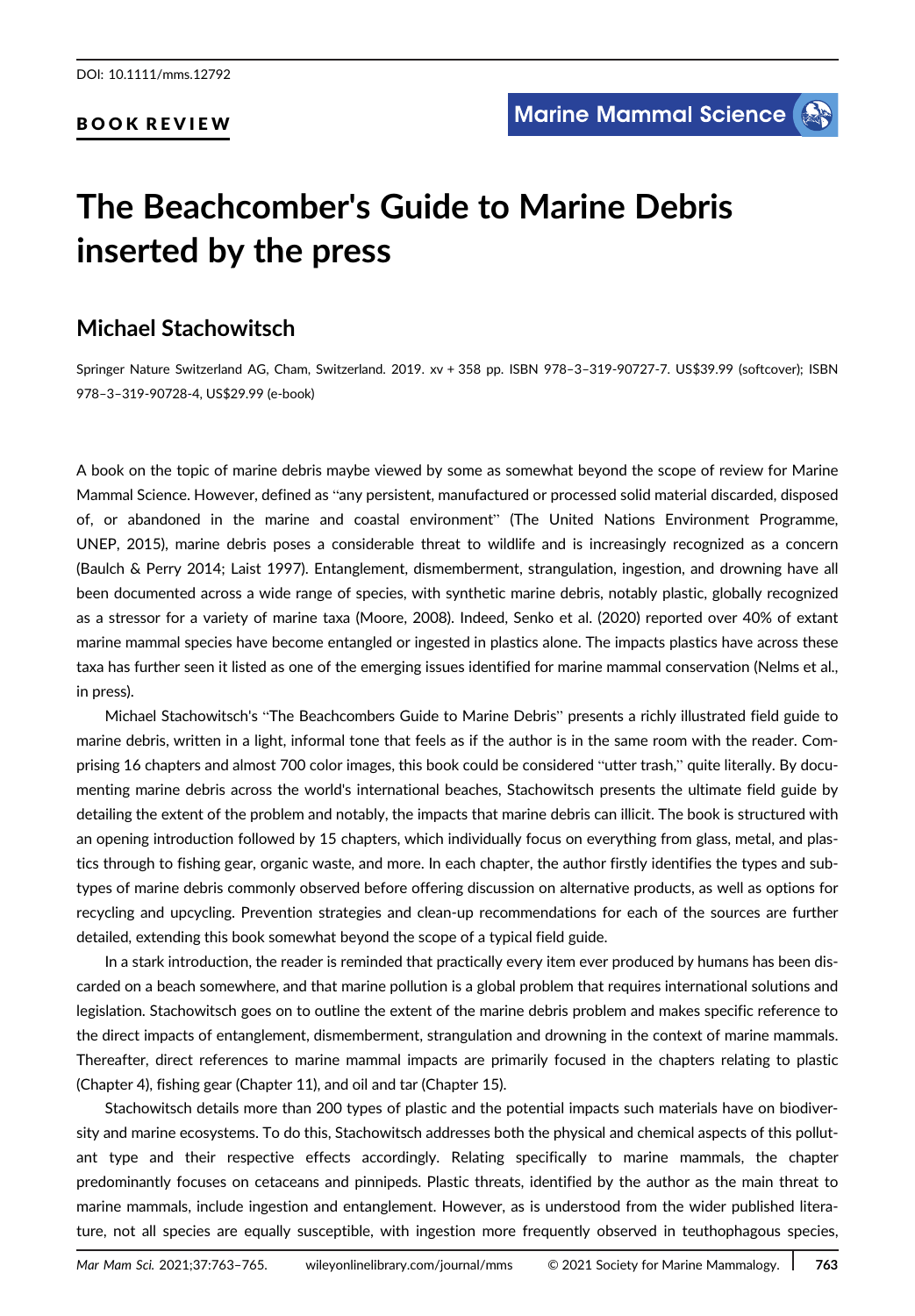especially beaked and sperm (Physeter macrocephalus) whales (e.g., Abreo et al., 2016; Lusher et al., 2015). Furthermore, while cetaceans are known to become entangled in debris (Baulch & Perry, 2014), pinnipeds appear more susceptible, with ~70% of species having been recorded with entanglements (Laist 1997, Jepsen & de Bruyn 2019).

In Chapter 11, Stachowitsch goes on to detail why discarded fishing gear can be the most perilous marine debris for marine mammals. Citing that over 650,000 tonnes of fishing gear per annum are abandoned (accidentally or otherwise) at sea, the author exemplifies the magnitude of the problem. Both entanglement and amputation due to lost gear are listed as examples in cetaceans and pinnipeds. As widely documented though, entanglement can lead to energetic costs associated with increased drag, an inability to forage and/or evade predators and other threats (Allen et al., 2012, Jepsen & de Bruyn, 2019). However, these implications were not discussed within the current text, although noteworthy enough to have been mentioned, if only in brief.

Chapter 15 details the impacts oil has throughout the marine environment, including on marine mammals. Citing high-profile examples of oil spills like the Torry Canyon, Amoco Cadiz, and Exxon Valdez and the most recent, Deepwater Horizon, Stachowitsch draws the readers' attention to the obvious implications oil has on marine mammals, citing oil slicks and their impact on breathing and feeding. Here I think an opportunity was perhaps missed by the author to extend more into the less visual, longer term impacts such pollution can induce and for which are well documented (e.g., Lane et al. 2015, Smith et al. 2017).

Finally, marine mammals get a mention in the section on organic waste (Chapter 14), but this time as the source of contamination themselves. In this chapter, Stachowitsch explains the organic deposition marine mammal cadavers contribute when they beach cast or animals live strand and subsequently die or are euthanized. The method of euthanasia (ballistics through to chemical euthanasia) would further dictate what source of secondary pollution may occur as a result of euthanasia (i.e., shell cases, chemical residues within the carcass), although this was not noted in the text.

While not targeting marine mammals, "The Beachcombers Guide to Marine Debris" is noteworthy to marine mammal scientists as a one stop shop for marine debris identification. I can particularly see this guide being useful for biologists and pathologists undertaking postmortem examinations, since the high-quality photos could aid in the identification of unknown inorganic objects (or parts thereof) within stomach contents. My only real criticism is that reference to marine mammals beyond cetaceans and pinnipeds was lacking and that wider examination of impacts to other orders would have been beneficial. In conclusion, Stachowitsch offers the reader an easy, informative, and somewhat entertaining commentary on all matters of marine debris. A worthwhile read, if only for the pictures and wider overview perspective on this important topic.

Karen A. Stockin

School of Natural and Computational Sciences, Massey University, Auckland, New Zealand

#### Correspondence

Email: k.a.stockin@massey.ac.nz

### **REFERENCES**

Abreo, N. A. S., Macusi, E. D., Blatchley, D. D., & Cuenca-Ocay, G. (2016). First evidence of plastic ingestion by the rare Deraniyagala's beaked whale (Mesoplodon hotaula). IAMURE International Journal of Ecology & Conservation, 19(1), 16–36. <http://ejournals.ph/form/cite.php?id=10740>

Allen, R., Jarvis, D., Sayer, S., & Mills, C. (2012). Entanglement of grey seals Halichoerus grypus at a haul out site in Cornwall, UK. Marine Pollution Bulletin, 64(12), 2815–2819.<https://doi.org/10.1016/j.marpolbul.2012.09.005>

Baulch, S., & Perry, C. (2014). Evaluating the impacts of marine debris on cetaceans. Marine Pollution Bulletin, 80(1–2), 210–221.<https://doi.org/10.1016/j.marpolbul.2013.12.050>

Jepsen, E. M., & de Bruyn, P. J. N. (2019). Pinniped entanglement in oceanic plastic pollution: A global review. Marine Pollution Bulletin, 145, 295–305.<https://doi.org/10.1016/j.marpolbul.2019.05.042>